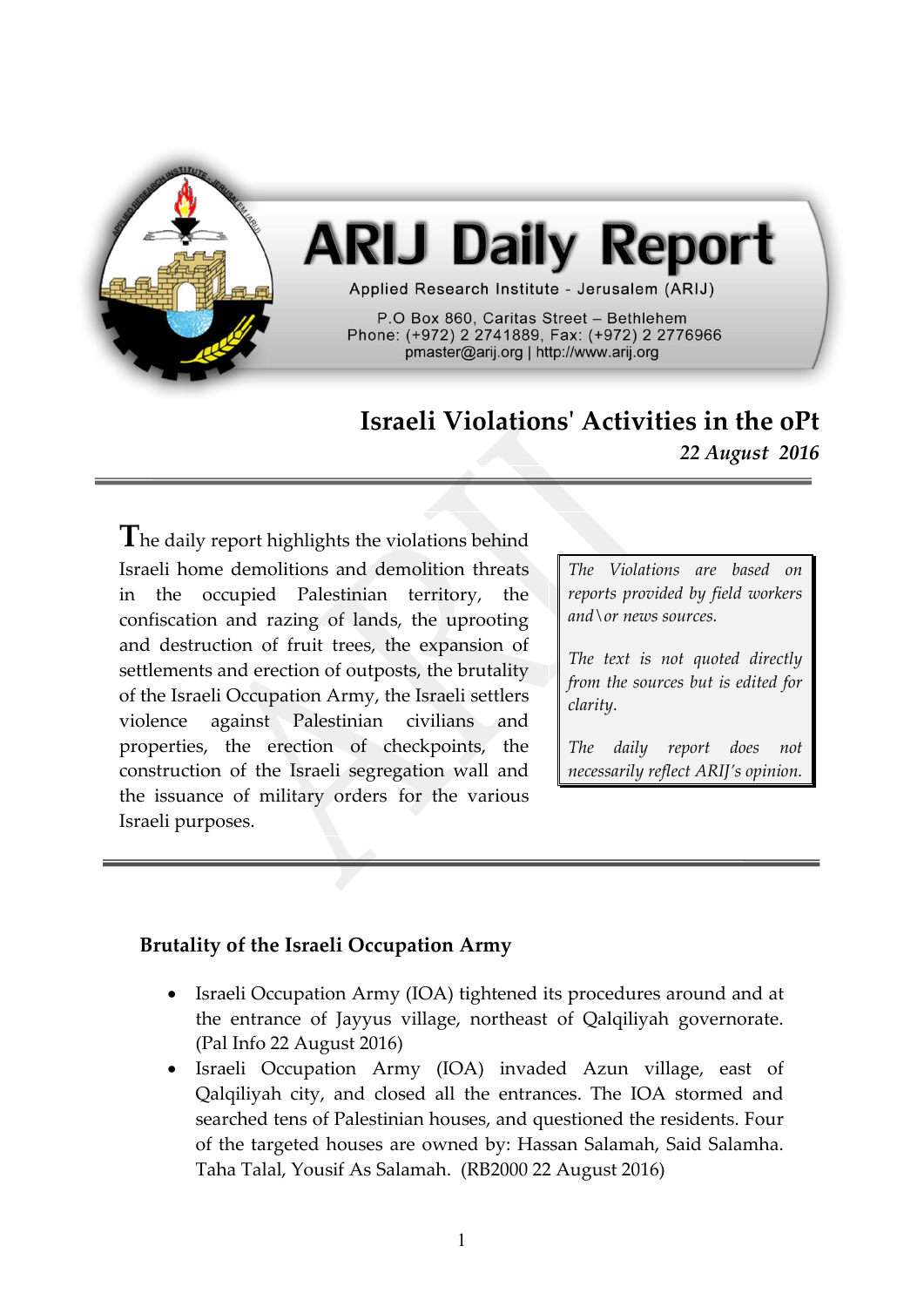### **Israeli Arrests**

- Israeli Occupation Army (IOA) arrested two Palestinians and summoned Luma Khater to interview the Israeli Intelligence Police in Gush Etzion settlement bloc, after storming and searching their houses in Hebron city. The arrestees were identified as: Nour Ad Diyn Qafsiyah (19 years) and Munjed Nader Al Qawasmi (21 years). (Wafa 22 August 2016)
- Israeli Occupation Army (IOA) arrested Mohammad Yousif Rabba' after raiding his house in Ad Dhahiriya town, south of Hebron city. (Wafa 22 August 2016)
- Israeli Occupation Army (IOA) arrested Bajes Mahmoud Abu 'Aliyah As Swati (40 years) after storming his house in Beit 'Awa town, west of Hebron city. The IOA transferred the arrestee to unknown location. (Wafa 22 August 2016)
- Israeli Occupation Army (IOA) arrested two Palestinians after storming their houses in Beit Ummer town, north of Hebron city. The arrestees were identified as: Abed Al Jalel Mohammad Ayed Qawqous Akhalil (20 years) and Mujahed Ahmed Abu Fanous (19 years). (Wafa 22 August 2016)
- Israeli Occupation Army (IOA) arrested Rushdi Al Far'a (27 years) after storming and searching his house in Salfit city. Clashes erupted between Palestinians and the IOA, where the IOA fired teargas grenades, causing tens of suffocation cases. (Safa 22 August 2016)
- Israeli Occupation Army (IOA) arrested Tawfiq Fadel Diyab Nazal (31 years) from Qabatiya village in Jenin governorate, after stopping him at an Israeli military checkpoint erected near Ad Dhahiriya town, south of Hebron city. (Wafa 22 August 2016)
- Israeli Occupation Army (IOA) arrested Nidam Basharat after raiding and searching his family house in Tamun village in Tubas governorate. (Wafa 22 August 2016)
- Israeli Occupation Army (IOA) arrested Sabri Ismail Abed Raboh (25 years) after storming and searching his house in Bethlehem city. (Wafa 22 August 2016)
- Israeli Occupation Army (IOA) arrested Mazin Ramadan after storming his house in Umm Ash Sharait neighborhood in Ramallah city. (RB2000 22 August 2016)
- Israeli Occupation Army (IOA) summoned a Palestinian to interview the Israeli Intelligence Police, after storming his house in Halhul town, north of Hebron city. (Maannews 22 August 2016)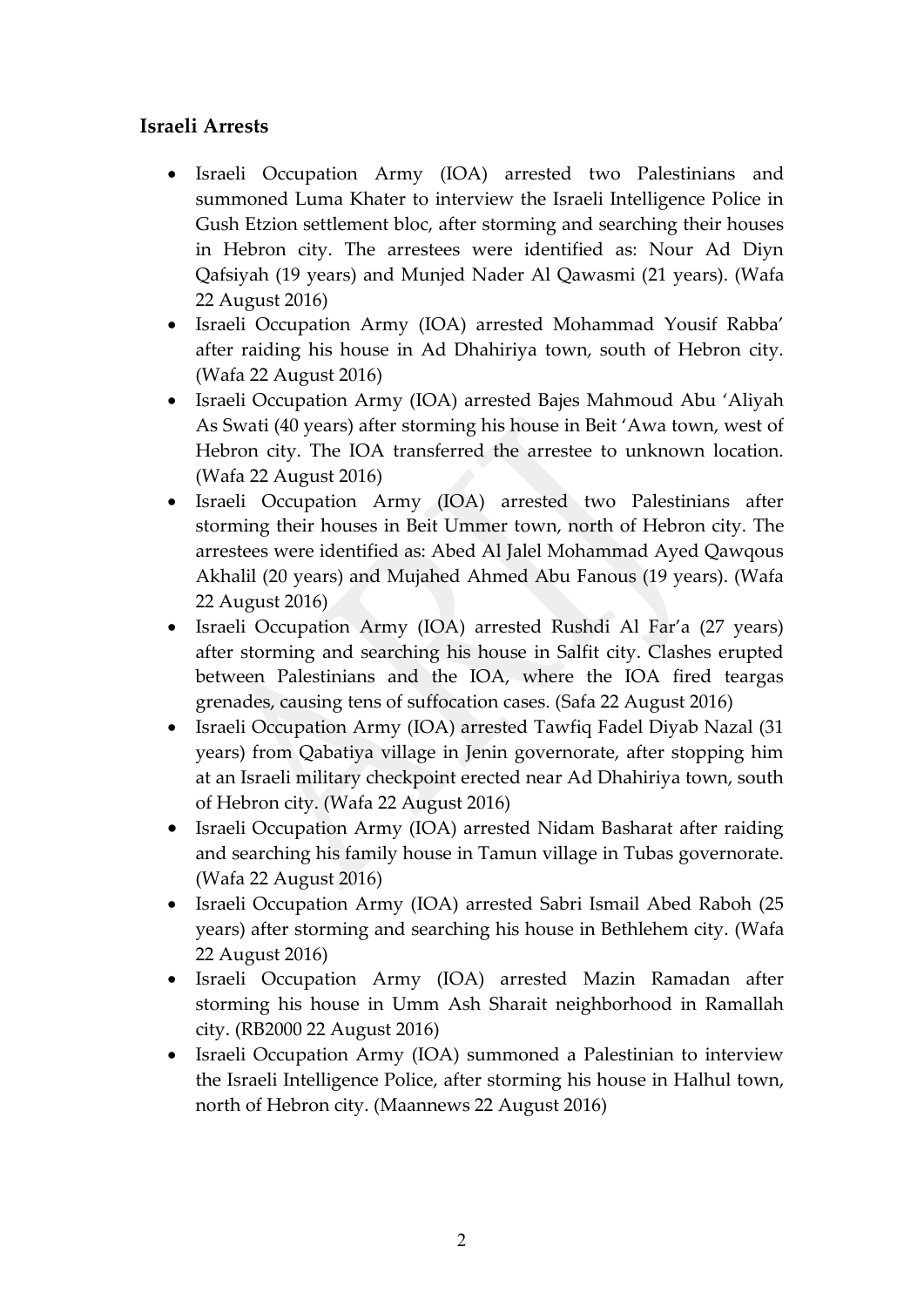#### **Israeli Settler Violence**

• Israeli settlers escorted by the Israeli Occupation Army (IOA) stormed Al Aqsa mosque in Jerusalem city and toured in its courtyard. (Wafa 22 August 2016)

#### **Israeli Military Orders**

- Israeli Occupation Army (IOA) handed out a military order to demolish a Palestinian house in Salfit city. The targeted house is owned by the family of the Palestinian prisoner in the Israeli Jail; Omar Al 'Aboushi. (Wafa 22 August 2016)
- Israeli Occupation Army (IOA) handed out a military order to demolish a Palestinian house in Az Zawiya village, west of Salfit city. The targeted house is owned by the family of the Palestinian martyr; Abed Ar Rahman Radad. (Wafa 22 August 2016)

#### **Expansion of settlements**

• Israel to Build Jewish Housing in Hebron for First Time in Over a Decade. Sources familiar with the plan said the land envisioned for the new housing only allowed for a handful of homes. Israel plans to expand the Jewish settlement in Hebron for the first time in over a decade, even if the extension would only be small, sources familiar with the plan say. The Coordinator of Government Activities in the Territories would only say that "authorities in the area are examining returning some of the land for civilian use," referring to the Mitkanim outpost. "However, plans for civilian building have not yet been submitted or approved". Earlier this year the Defense Ministry issued a planning permit for several housing units for Jews in city's H2 area, which is under full Israeli control. The units are to be built on land that belongs to the military's Mitkanim outpost. A special team has been planning the settlement's expansion in recent months. The planning is at an early stage, so it has not gone through the bureaucratic pipeline ahead of construction. Sources familiar with the plan said the land envisioned for the new housing only allowed for a handful of homes. Israeli sources say the land is private property that belonged to Jews before the establishment of the state in 1948. Settlers in Hebron agree. The land has always been known to belong to the Jewish community," said a spokesman for Hebron settlers, Noam Arnon. "If they live there again, I'm sure every justice-loving person will rejoice". Peace Now and other groups on the left disagree. "There is an attempt here to overturn a High Court decision that forbade building settlements on